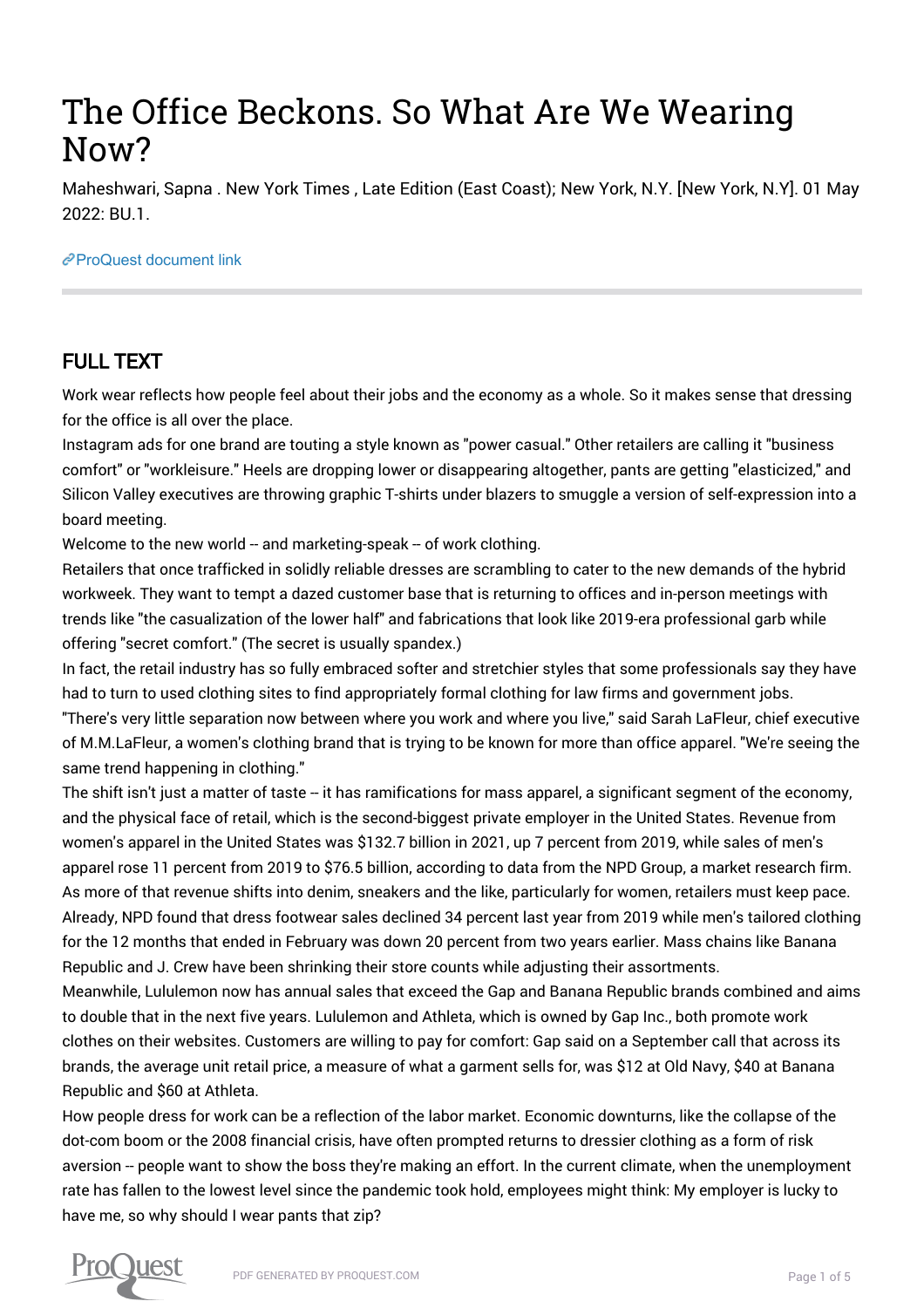Additionally, many have conflicted feelings around in-person work. Future Forum, a research group backed by Slack, recently found that 34 percent of office workers were physically back full time and that work-related stress and anxiety were at the worst level since the group began surveying 10,000 office workers in the summer of 2020. The pandemic caused so much psychological distress for Americans that "the last thing bosses want to pay attention to" is whether an employee's clothing is appropriate for work, said Jaehee Jung, a professor of fashion and apparel studies at the University of Delaware. "People are also endorsing more casual looks for their employees so that they feel more content and happy," she added.

Work is confusing. Clothes are, too.

M.M.LaFleur's stores, including its Bryant Park location in Manhattan, were booked up in March with women seeking personal styling appointments after a virtually "dead" January, Ms. LaFleur said.

The retailer, which took a financial hit in 2020, has been running ads on social media that lean into the workwear vocabulary du jour of "power casual" garb, with blazerlike cardigans, and others that proclaim, "Your leggings got a promotion." Ms. LaFleur said the power casual portions of its site were generating triple the sales of those promoting more traditional dresses. Before the pandemic, dresses made up about one-third of the company's sales, but that has dropped below 20 percent.

Retailers have to figure out what will make people happy at work -- a tall order in a nation of confused employees -or at least try to convince them that leggings will help make their days better.

"It's really the retailers responding to market demand," Ms. Jung said. "Companies are reducing their products that are geared toward formal attire and business wear."

Nordstrom, which has hundreds of full-price and Rack locations around the country, saw a 152 percent increase in searches on its website for the term "workwear" in February, said Shea Jensen, the retailer's general merchandise manager for men's and women's apparel.

The site has used terms like "workleisure" and has a section called "New Work Dress Codes." From there, shoppers can navigate to "WFH Reset" for "video-call-approved styles." There's also "office ready," which promises to "connect the dots between feel-good and professional."

"We saw radical swings in work attire through Covid as people were dressing for the keyboard up, as we like to say, and now as they return to the office, there's a really exciting enthusiasm about head-to-toe dressing again," Ms. Jensen said.

Nordstrom, she said, believes that "the return to more structure is definitely on the horizon" -- a trend that already has some customers turning to crisp cotton shirts, colorful power suits, structured blazers and trousers. But the guiding term for most is "versatility" as many customers return to offices only a few days a week or balance inperson meetings with remote work. Denim, once relegated to casual Fridays, is "really having a moment," Ms. Jensen said, while other garments have "elasticized."

"It wouldn't be strange to see a really hip elastic-waist fleece jogger with a really incredible blazer, maybe with a sharp white cotton shirt under it," she said. "There's more license across the items in your closet." Elastic-waist fleece joggers -- pants that balloon in the thighs and are generally advertised as ideal for weekend

coffee runs -- plus a blazer? To the office?

Those are the sorts of questions that have left people like Rebecca Sherman, a product management director who lives outside Philadelphia, scratching their heads. Ms. Sherman, 37, has not worked in an office since 2019. Before, she said, she dutifully purchased new business casual clothes every season. Now she's largely working remotely, which caused some wardrobe consternation as she prepared for an in-person meeting with her colleagues in Los Angeles. In the design and digital world specifically, people tend to want to look stylish but casual at the same time, Ms. Sherman said.

"I looked at Refinery29, I looked at Vogue, I'm in some working moms Facebook groups, but to be honest, I don't really know where to look for trying to figure out what's actually in style," she said. "I have a closet full of perfectly nice clothes that I haven't worn in three years, and I could probably put together a nice outfit." But, she added, "I won't look 2022 -- I'll probably look 2015."

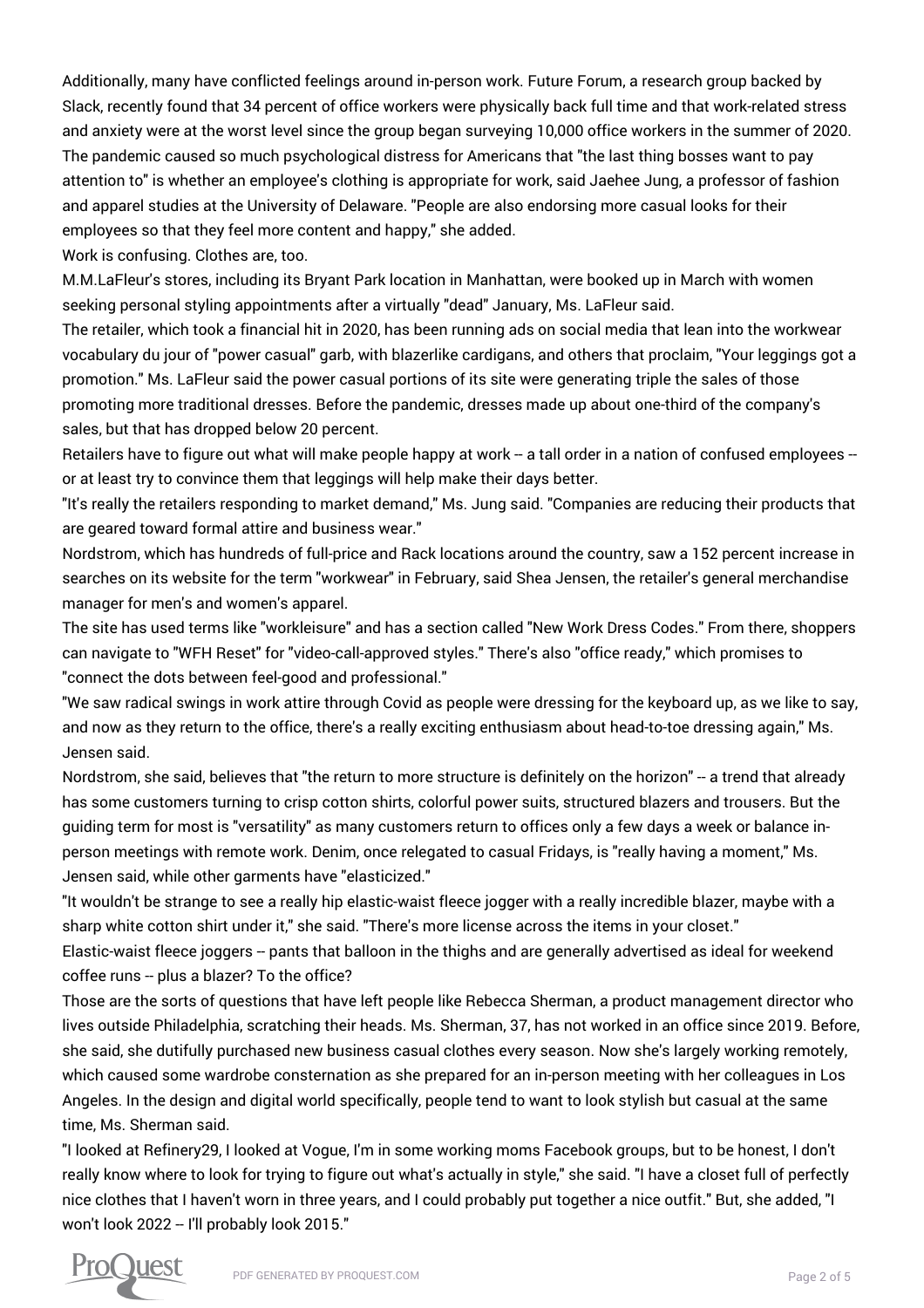In recent American history, business attire has gone through cycles of formality, from the suits and A-line dresses of "Mad Men" to yesteryear's J. Crew aesthetic of skinny black pants and silk blouses or slacks and button-downs. And even shifts to more casual styles have tended to operate within guardrails: trousers rather than jeans, blouses versus T-shirts. When it comes to job-hunting, applicants and college graduates have long been instructed to have "interview suits" or similar garments at the ready.

But never before had the modern office been so upended as it has been in the past two years. The length and scale of the disruption -- particularly as work schedules are still being established -- are likely to set a new normal for the foreseeable future, experts say.

"People are changing their perceptions of what work clothes should look like," Ms. Jung said. "It can be hard to define when cultural shifts are happening, but I think this is happening now."

So, what are people wearing?

J.T. O'Donnell, a former human-resources executive and founder of the career coaching platform Work It Daily, said she would not recommend that job applicants or recent graduates automatically buy interview suits these days. While that may work for some industries, like banking and consulting, she said, job candidates should research potential employers on social media to get a sense of how people at the company dress, then "dress slightly higher than what their proclaimed style is."

"It can be very easy to say right now that they're lucky to even have me walk through the door, so I just don't care about my appearance right now," Ms. O'Donnell said. But "you do want to not be wrinkly, have stuff tucked in, look like you made an effort." She advises job hunters to wear clothing suitable for visiting their grandmothers. Victoria Hitchcock, a stylist in the San Francisco Bay Area who also helps clients with personal branding and "lifestyle transformation," said she had been seeing high-powered female clients return to suits, though they are pursuing more casual materials like "silk crepe fabric," flare legs and higher waists and sometimes pairing them with loafers or sneakers.

She said she had been fielding daily requests from executives to bridge the gap between "pre-Covid norms and post-Covid 'woke' expression." In practice, that translates into graphic T-shirts, with phrases like "Babes supporting babes" and "A founder -- not a female founder," paired with pantsuits or blazers.

After a two-year hiatus, men and women "want to have that kind of message that I've been gone, I've been away, I've been somewhat tuned out and working on myself and here I am," Ms. Hitchcock said.

Stitch Fix, the e-commerce clothing and personal styling company, has been referring to the latest workwear trend as "business comfort." Eighty percent of its customers who are returning to offices this spring are choosing that style over more traditional workwear, according to a survey of about 1,300 of its clients in March. Stitch Fix recently published a blog post describing the "continued casualization of the 'lower half,"' a carry-over from the Zoom era.

"Women are asking more and more for pants that have elastication on the waistband," said Loretta Choy, Stitch Fix's chief merchandising officer. "So it's really goodbye to buttons and zippers and everybody wanting to have this easy pull-on pant." She added that women were reaching out to the company for help after spending so much time focused on dressing from the waist up.

Pity the Ann Taylor loyalist, left behind.

The trend toward more casual clothing has left a significant swath of shoppers in the dust -- namely women who still need to wear traditional professional attire to jobs in fields like law and government, and who are in-person five days a week. Men can still find dress shirts and ties in stores and certainly online. But as major retailers and smaller labels embrace daytime dresses and new fabrics, the shift has frustrated customers like Abra Belke, a lawyer, and readers of her website, Capitol Hill Style.

"You have retailers and designers that professional women relied upon, both large and small, to produce professional dresses, jackets, trousers, suits, who are now selling jersey knit pieces and leggings, and little sundresses and graphic colorful prints," said Ms. Belke, 39, who lived for years in Washington D.C., and now splits her time between Spokane, Wash., and Helena, Mont.

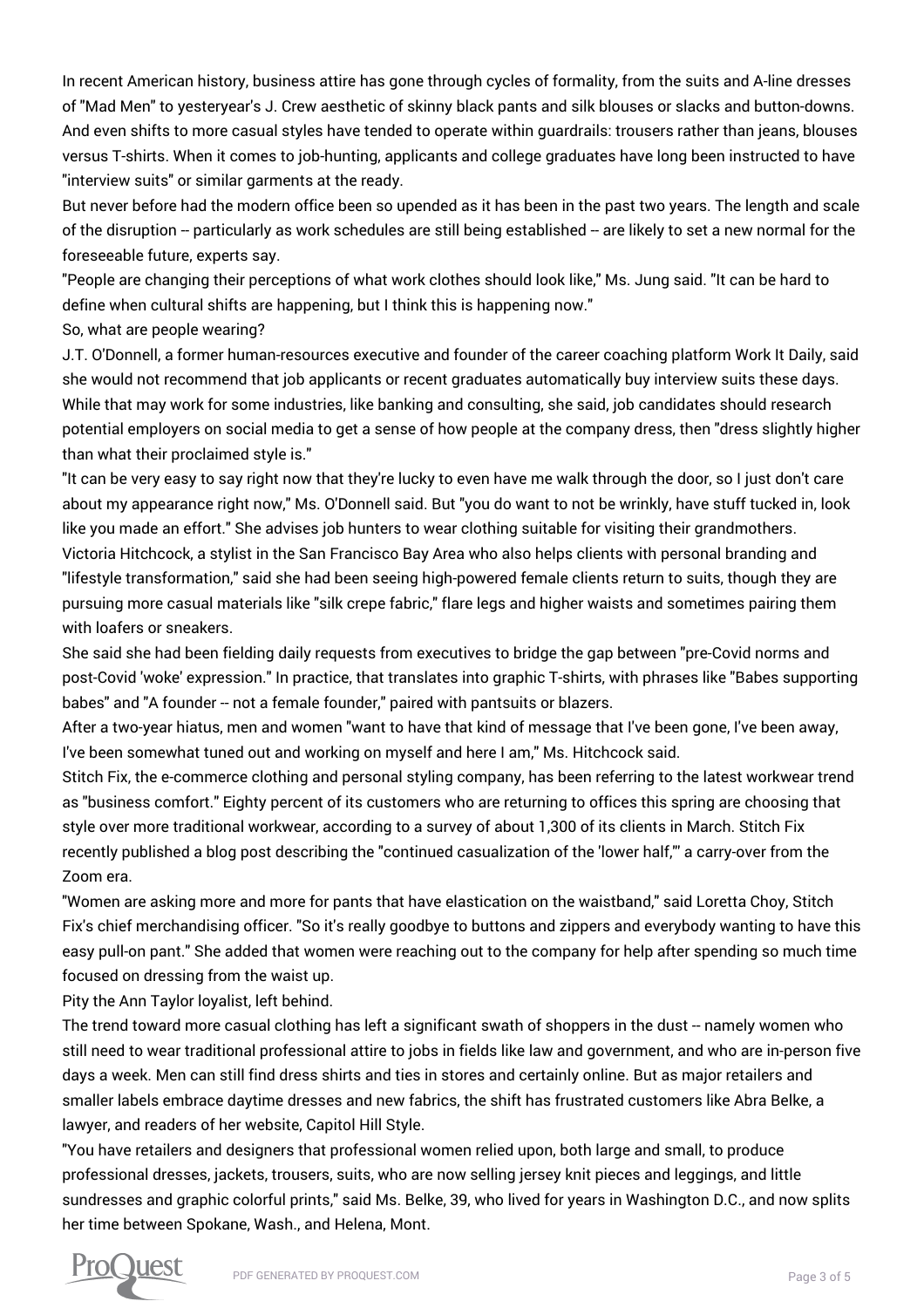"When I go to Bloomingdale's website and click on the dresses-for-work tab," she added, "the first five are sundresses, and it's like, 'Where do you guys work?"'

She said she had been "inundated" with emails from readers of her site who were baffled about the new direction of once-favored brands, especially as many people seek the same garments in new sizes after a long two years. She has had to turn to used clothing sites like Poshmark to find work-appropriate clothing and has seen readers similarly turn to thrift shops and buy-sell-trade groups on Facebook.

"Most of Ann Taylor's new suits for spring are linen blend, and my response is just, 'Where am I wearing that?"' Ms. Belke said. "This isn't 1925. I'm not headed to a party at Jay Gatsby's house."

"I'm working for an industry dominated by boomers and Gen X-ers," she said. "They're not going to change their beliefs on what constitutes professional dress just because we all wore spandex for the last two years."

But all hope is not lost. Ms. Belke said that while her workplace still expected a certain level of formality, some concessions had been made in shoes, and that she was now able to wear flat shoes instead of heels.

Some experts have speculated that the pandemic may have killed off the popularity of "commuter shoes" and extra high heels stashed under women's desks. "Not surprisingly, people are deciding not to wear them anymore," said Sasha Skoda, the head of women's merchandising for the RealReal, the luxury resale site. While the site has seen a surge in heels consignment, demand for low heels, wedges and ballet flats has soared, she said.

Ultimately, brands anticipate that more comfortable work garb will bring employees some peace of mind -- a Xanax for the closet, if you will.

"Going back to in-person interactions can be anxiety-inducing enough," Ms. LaFleur said. "So let the clothes be the least stressful thing."

### Photograph

Alexandra Megaris trying on clothes in Manhattan at M.M.LaFleur, a brand that has been promoting its "power casual" attire. (BU1); Above and right, offerings at a Nordstrom in Manhattan. Nordstrom's website has used terms like "workleisure" and has a section called "New Work Dress Codes." Demand for low-heel shoes, wedges and ballet flats has soared. Though the retail industry has fully embraced softer, stretchier and more casual styles in work clothing, Nordstrom believes that "the return to more structure is definitely on the horizon" -- a trend that already has some customers turning to crisp cotton shirts and colorful power suits, far right. (BU6); Some relaxed options at M.M.LaFleur. "It's really the retailers responding to market demand," said Jaeheee Jung, a professor of fashion and apparel studies.) (PHOTOGRAPHS BY JOHN TAGGART FOR THE NEW YORK TIMES) (BU6-BU7)

## DETAILS

| Subject:                       | Clothing; Retail stores; Women; Trends; Employees; Employment; Pandemics; Social<br>networks; Executives |
|--------------------------------|----------------------------------------------------------------------------------------------------------|
| <b>Business indexing term:</b> | Subject: Retail stores Employees Employment Social networks Executives                                   |
| Location:                      | United States--US                                                                                        |
| Company / organization:        | Name: J Crew Group Inc; NAICS: 448140, 454113                                                            |
| URL:                           | https://www.nytimes.com/2022/04/29/business/casual-workwear-clothes-<br>office html                      |
| <b>Publication title:</b>      | New York Times, Late Edition (East Coast); New York, N.Y.                                                |
| Pages:                         | <b>BU.1</b>                                                                                              |